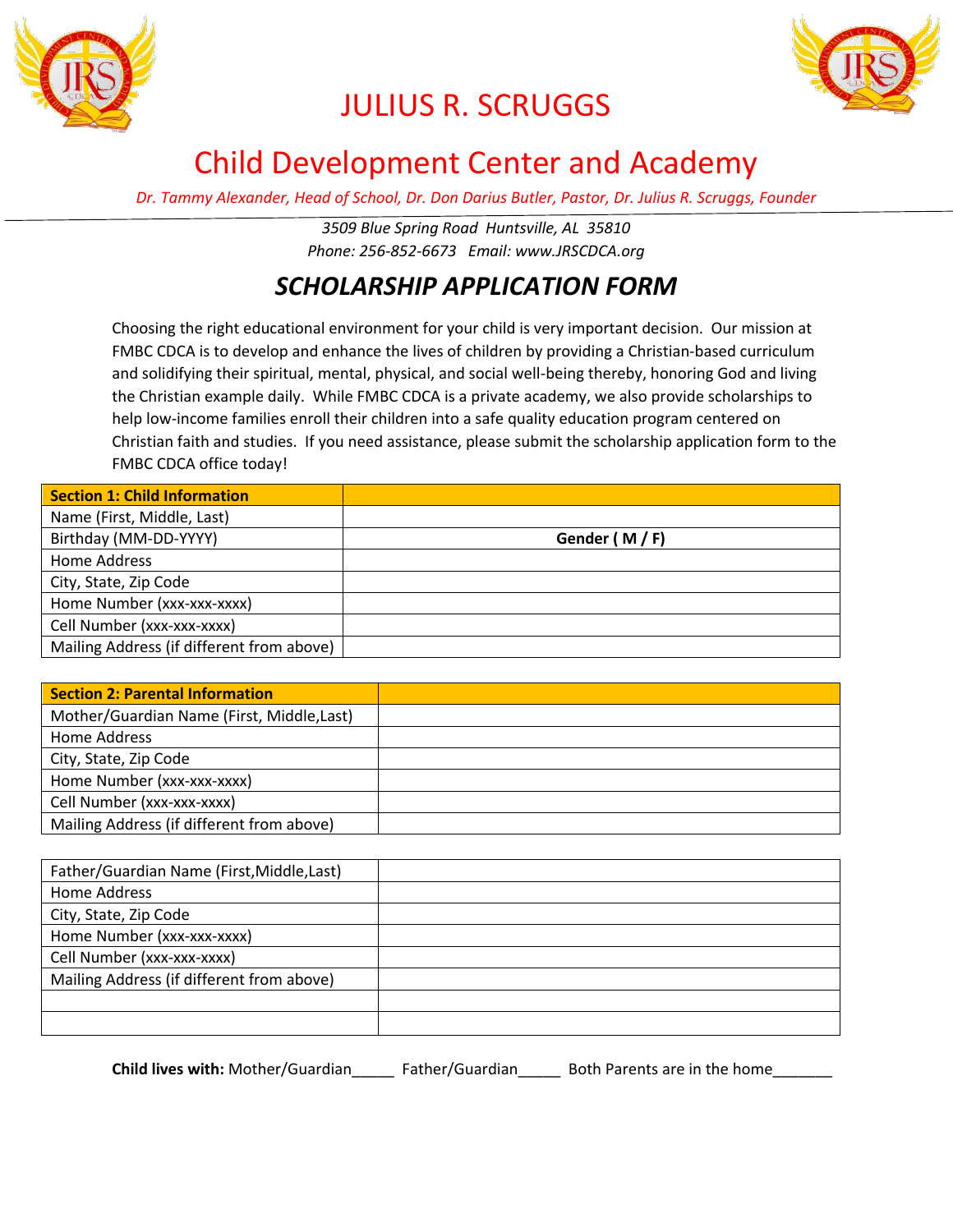| <b>Section 3: Other Children in the</b><br><b>Family</b> |                                         |                 |                                 |                                                         |                                              |
|----------------------------------------------------------|-----------------------------------------|-----------------|---------------------------------|---------------------------------------------------------|----------------------------------------------|
| <b>Name</b><br>(First & Last)                            | Living<br>With<br><b>Child</b><br>(Y/N) | Gender<br>(M/F) | <b>Birthday</b><br>(MM-DD-YYYY) | <b>School Attending &amp;</b><br>Year<br>$(Pre-K – 12)$ | <b>Potential</b><br><b>Enrollee</b><br>(y/N) |
|                                                          |                                         |                 |                                 |                                                         |                                              |
|                                                          |                                         |                 |                                 |                                                         |                                              |

*\*If additional children need to be added, please write their information on the back of this form.*

| <b>Section 4: Other Dependents in</b><br>the Household |                                                |                 |                                 |                                                                                     |
|--------------------------------------------------------|------------------------------------------------|-----------------|---------------------------------|-------------------------------------------------------------------------------------|
| <b>Name</b><br>(First & Last)                          | Living<br><b>With</b><br><b>Child</b><br>(Y/N) | Gender<br>(M/F) | <b>Birthday</b><br>(MM-DD-YYYY) | <b>Relationship to Child</b><br>(Grandparent(s),<br>Aunt/Uncle, Niece/Nephew, etc.) |
|                                                        |                                                |                 |                                 |                                                                                     |
|                                                        |                                                |                 |                                 |                                                                                     |
|                                                        |                                                |                 |                                 |                                                                                     |
|                                                        |                                                |                 |                                 |                                                                                     |
|                                                        |                                                |                 |                                 |                                                                                     |
|                                                        |                                                |                 |                                 |                                                                                     |

| <b>Section 5: Employment Income</b> |                                    |                                                        |                                        |                                                              |
|-------------------------------------|------------------------------------|--------------------------------------------------------|----------------------------------------|--------------------------------------------------------------|
| <b>Name</b><br>(First & Last)       | <b>Employer Name &amp; Address</b> | <b>How</b><br>Long?<br>(#of years,<br>Months,<br>Days) | <b>Income</b><br>Rate<br>$($ \$\$\$\$) | Earned<br>(Hourly, Weekly,<br>Biweekly, Monthly,<br>Annually |
|                                     |                                    |                                                        |                                        |                                                              |
|                                     |                                    |                                                        |                                        |                                                              |
|                                     |                                    |                                                        |                                        |                                                              |
|                                     |                                    |                                                        |                                        |                                                              |

| <b>Section 6: Other Income</b> |                                                                                                   |                 |                                     |                                                                   |
|--------------------------------|---------------------------------------------------------------------------------------------------|-----------------|-------------------------------------|-------------------------------------------------------------------|
| <b>Name</b><br>(First & Last)  | <b>Other Income Source</b><br>(EBT, Food Stamps, Child Support, SNAP,<br>Childcare Service, etc.) | Gender<br>(M/F) | <b>Birthday</b><br>(MM-DD-<br>YYYY) | <b>School</b><br><b>Attending &amp;</b><br>Year<br>$(Pre-K – 12)$ |
|                                |                                                                                                   |                 |                                     |                                                                   |
|                                |                                                                                                   |                 |                                     |                                                                   |
|                                |                                                                                                   |                 |                                     |                                                                   |

*\*If additional space is needed, please write the information on the back of this form.*

*Total Gross Annual Income: \_\_\_\_\_\_\_\_\_\_\_ (Must include all sources identified in Sections 5-6)*